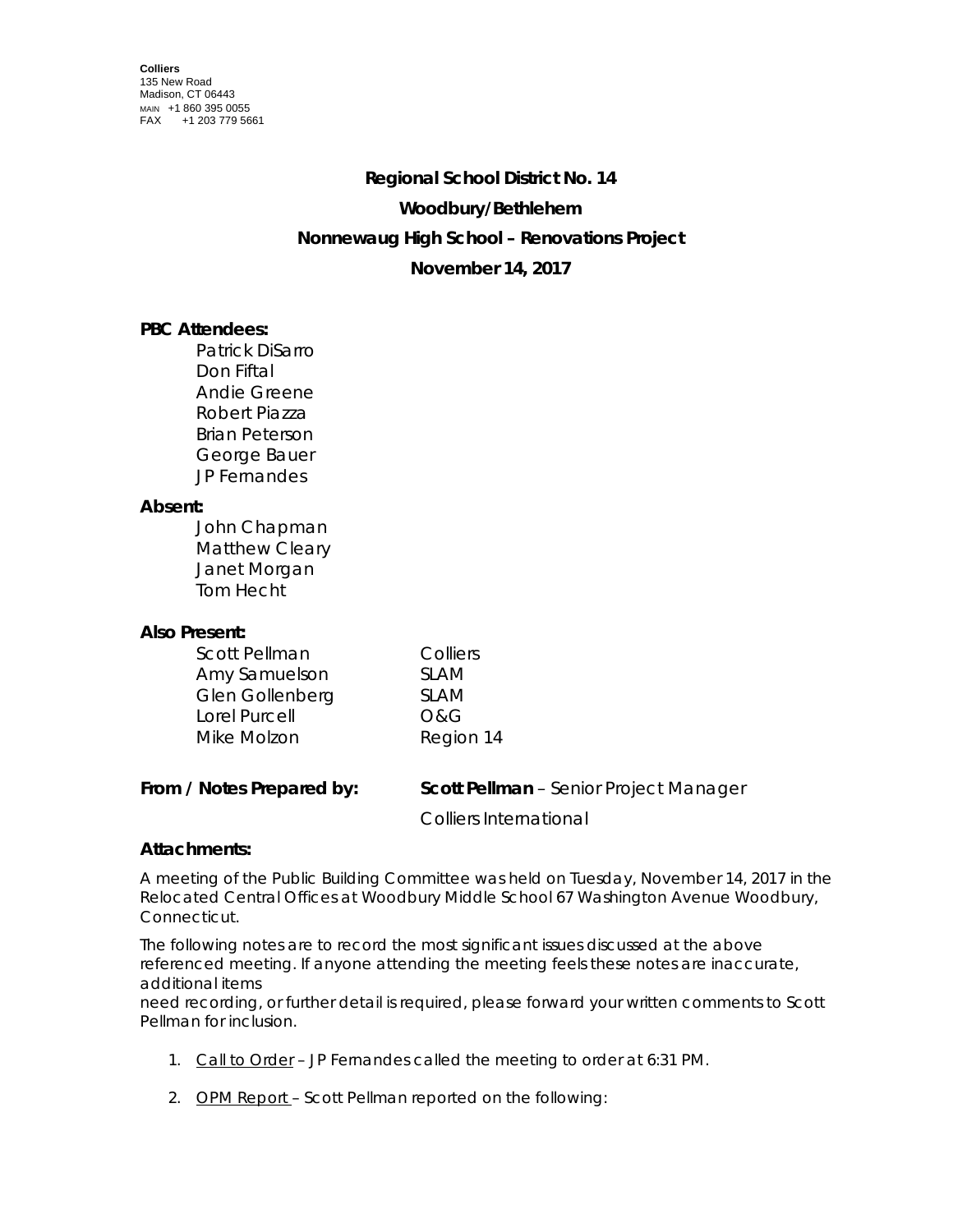- **Phase1Construction update** The work is progressing well, SLAM is scheduled to perform a punch list of the first-floor temporary classrooms this Thursday November 16, 2017.
- **Phase 2 State approval update** The Department of Public Health approval of the existing Well was received on Monday November 6, 2017 and forwarded to the state with a request to put the project out to bid. The bidding approval request was made with the understanding that the DEEP flood management review is pending. The project received the approval letter from the state on Thursday November 9, 2017 to put the project out to bid with the condition that the GMP not be awarded until the project has received DEEP sign-off.
- **Approved Flood Management Certification** (FMC) Representatives Wilson, Poletta and Senator Berthel were contacted after the last building committee meeting and provided a detailed narrative of the events that have delayed the review of the FMC. The design team and Colliers also had a conference call with Senator Berthel who volunteered to spearhead the legislative effort to accelerate the project. the project team received an email from the Senators office on November 9, 2017 stating that Deep had informed them earlier in the week that they were looking at what can be done to accelerate the process. Deep had communicated that they would have an answer to the Senators office by Friday November 10, 2017. The Senators office was contacted this afternoon and they stil have not received confirmation of a specific timeline for the review to be completed.
- **Timeline and bidding –** O&G would like to advertise the project for bidding this week. They believe that the DEEP review should be completed within the bidding period. The design team is confident that there should be minimal issues with the DEEP review as the project was vetted by the Town and an independent review was performed by Trincus engineering.

#### *Motion by JP Fernandes to authorize O&G to put phase 2 of the project on the street for bidding pending DEEP approval. Seconded by Don Fiftal – all in favor - unanimous*

With the approval Lorel Purcell from O&G stated that a non-mandatory walk through will be scheduled for 11-29-2017 and the Bids will be due on 12-6-2017. The bid due date may move to 12-14-2017 depending on RFI's and contractor feedback. O&G would like to have the list of approve contractors by January 11, 2017. If DEEP has not looked at the documents by early December the contractors can hold their bids for 90 days.

- **Schedule** O&G has started to re-work the schedule which will be reviewed with the team and should be ready to present to the committee at the next meeting.
- **Mechanical Prep for Phase 2 Construction**. O&G and SLAM are working on a cost-effective solution to provide temporary ventilation to the classrooms that will remain occupied once the mechanical unit for the initial phase of the construction is taken off line at the start of phase 2. This temporary ventilation was originally anticipated to be part of the phase 2 construction documents but by installing the temporary measures as part of phase 1, the project can start construction sooner. It is proposed that the temporary mechanical ventilation work would be included as a change order to phase 1. The team should have a proposal for this work shortly.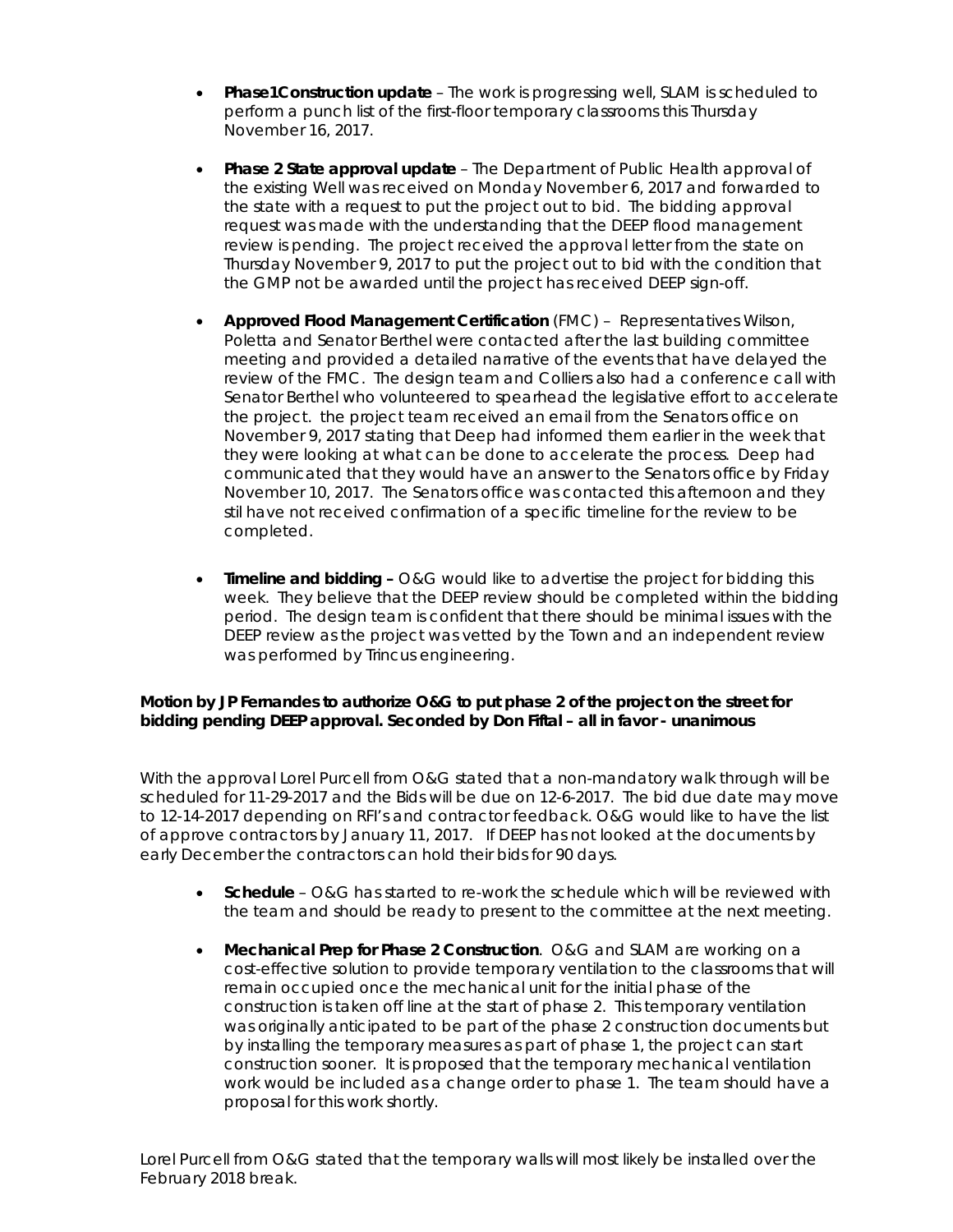- **FF&E meetings** The design team has met a number of times over the past few weeks and is meeting with administration and teachers tomorrow for an additional FF&E meeting to continue to define furniture requirements and to begin developing the budget. A detailed survey of all existing furniture is almost complete and will be utilized to identify furniture to be relocated to the temporary classrooms, maintained for re-use and items that may be donated. The design team is still working to have a furniture and equipment package ready for State review by the end of January.
- **Finance Sub Committee** The finance subcommittee walked the project last Thursday, the preliminary application for payment 004 was reviewed and was lacking some back up information that has been requested from O&G
- **Planarity Survey**  SLAM has received an updated planarity report and will provide further information in their update to the committee.
- 3. Architects progress update Amy Samuelson
	- Phase 1 Amy Samuelson will punch out the first-floor phase 1 temporary classrooms tomorrow and Thursday.
	- Phase 2 There have been detailed coordination meetings to discuss phasing and MEP coordination along with Tunnel coordination. The printing of the bid set started today and will be delivered to O&G on Thursday.
	- Planarity report SLAM will be receiving the final document tomorrow with edits for inclusion in the project documents, the first report was originally written as a standalone document. It has been re-worded so the report will talk directly to the contractors. There will be two options provided, either filling the dips from above in two steps or cutting/scaping off the top and re-seeding. The field testing showed dips that varied from  $\frac{1}{2}$ " to 3  $\frac{1}{2}$ ". Top dressing might be more expensive than cutting the high points, the contractors will determine the most cost effective method as the report provides two options to choose from.

Andie Greene asked if the cutting/scraping option would impact the field use? Response – seasonal timing along with the particular sports activities will need to be reviewed with O&G and will be coordinated with the School. The consultant felt that the fields would not be lost for more than one season.

JP Fernandes asked if one options would be easier than the other? SLAM anticipated that top dressing would be easier and less expensive but the consultant was not sure that scraping would not be equally effective.

Andie Greene requested to see the report. – Amy Samuelson will email the report to Andie.

• Phase 3 FF&E – The last meeting will take place tomorrow, samples of the furniture will be provided for administrative review in the near future.

Robert Piazza inquired on how the project will bid the furniture? Response – There is a basis of design and equal manufacturers specified. Some items may also be bid off of the state bid list.

- 4. Construction Manager Update Lorel Purcell
	- **Phase 1**  Going to be done on time